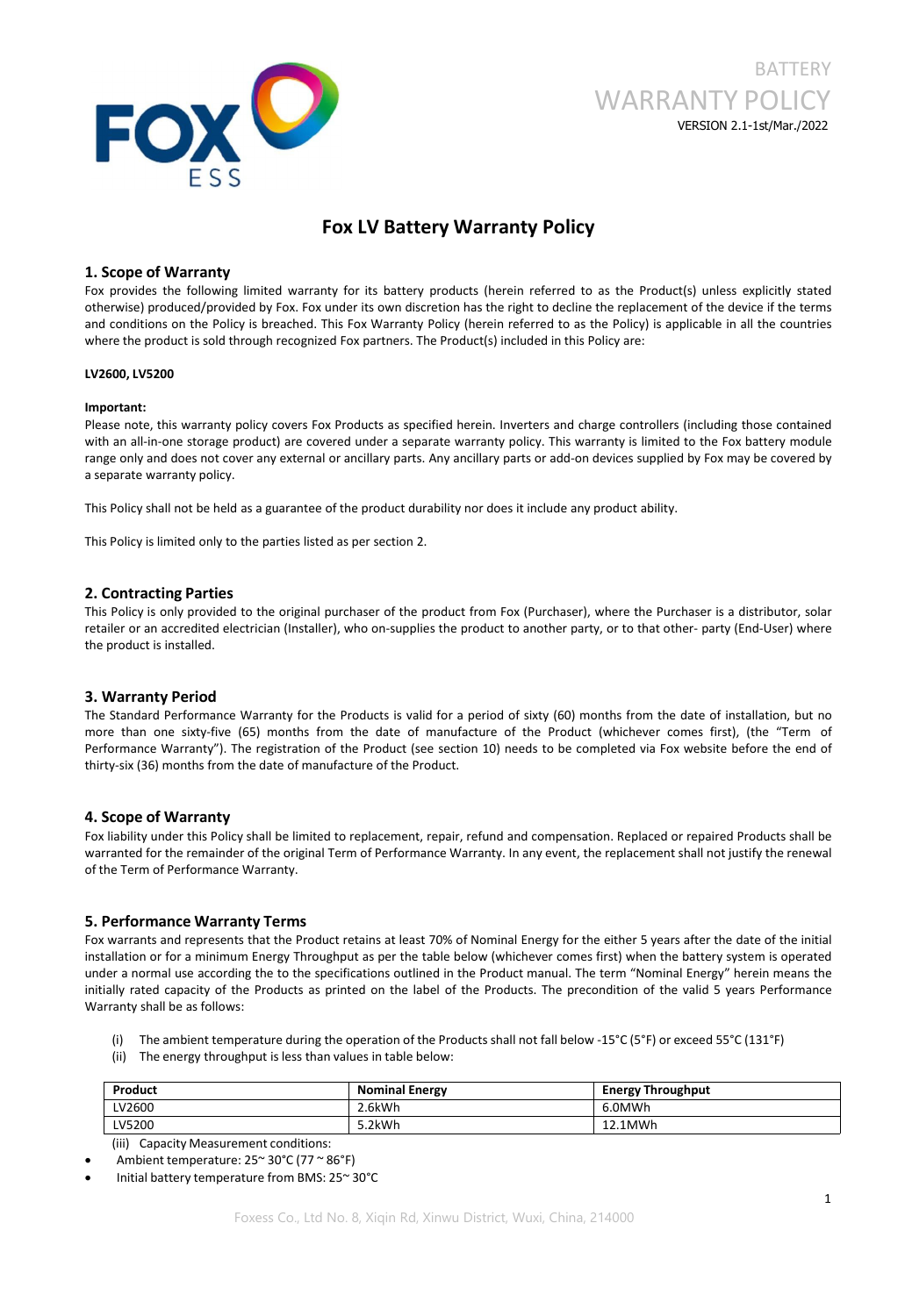



- Current and voltage measurement at battery DC side
- Charging/discharging method

Charge: (0.5) CC/CV, (Constant voltage 51.2V), Cut-off current (0.05)C Discharge: (0.5) CC/CV, Cut-off voltage (43.2V)

Current at (0.5C): 25A, 0.5C:25A (LV2600); 50A, 0.5C:50A (LV5200)

## **6. Policy Claim Eligibility**

The only person(s) eligible to claim warranty under this contact are the Installer and Fox authorized personnel. If the Installer has gone into administration or insolvency or ifthe site is in a remote area, the End-User/Installer at their discretion and expense may appoint a Local Installer to carry out the functions of the original Installer. Eligibility of a Service Rebate is in accordance with sections 5 and 6 of this Policy.

## **7. Limited Liability**

In the event of damages related to the causes listed below, no warranty claims will be acknowledged or accepted. Claims that relate to defects that are caused by the following factors are not covered by Fox's warranty obligations:

- i. Inadequate ventilation and circulation resulting in minimized cooling and natural air flow;
- ii. Improper installation of the Product(s) and/or installation performed by a non-accredited Installer;
- iii. Improper or noncompliant use, installation, commissioning, start up or operation;
- iv. Improper wiring of the Product causing arching or damage of the Product or its parts;
- v. Improper use or misuse of the Product(s) by the Installer or End-User e.g.damage resulting from dropping the Product during installation;
- vi. Use of improper connectors, e.g. where the Installer has installed the Product with different brand and/or model of connectors other than those supplied with the Product;
- vii. Damage of the Product(s) that originate from other parts of the system;
- viii. Force majeure (storm damage, lightning strike, overvoltage, fire, thunderstorm, flooding etc.)
- ix. Damage that occurred during the transportation of the Product(s);
- x. Flaws that do not adversely affect the proper functioning of the product(s),e.g. cosmetic issues, wear and tear;
- xi. Unauthorized repair and reinstallation of the Product(s);
- xii. Where the Installer has not followed the warranty claim process and detailed in section 9, and/or proper evidence of the fault and/or test carried out on site has not been provided to Fox;
- xiii. Failure to follow the safety regulations and/or operating instructions in respect to the Product(s) operating manual.

## **8. Product Replacement and Compensation**

In the event the Products are not available in the market anymore, Fox, at its option, may replace it with an alternative product with equivalent functions and performance.

## **9. Exclusions**

This Policy does not cover the components that were not initially sold by Fox as a part of the system. This also includes components of the system sourced by the End-User or Installer that may be of the same manufacturer and/or model as the one provided by Fox.

### **10. Registration**

It is recommended that all Products are registered in order that they qualify under the terms of this Policy. Warranties should be registered within thirty-six (36) months of installation, however it is recommended that they are registered no more than six (6) weeks following the successful installation and commissioning of the Product where possible. The information required at the point of registration via the Fox website is as follows:

- i. Product model
- ii. Product serial number
- iii. Installation date
- iv. Customer name